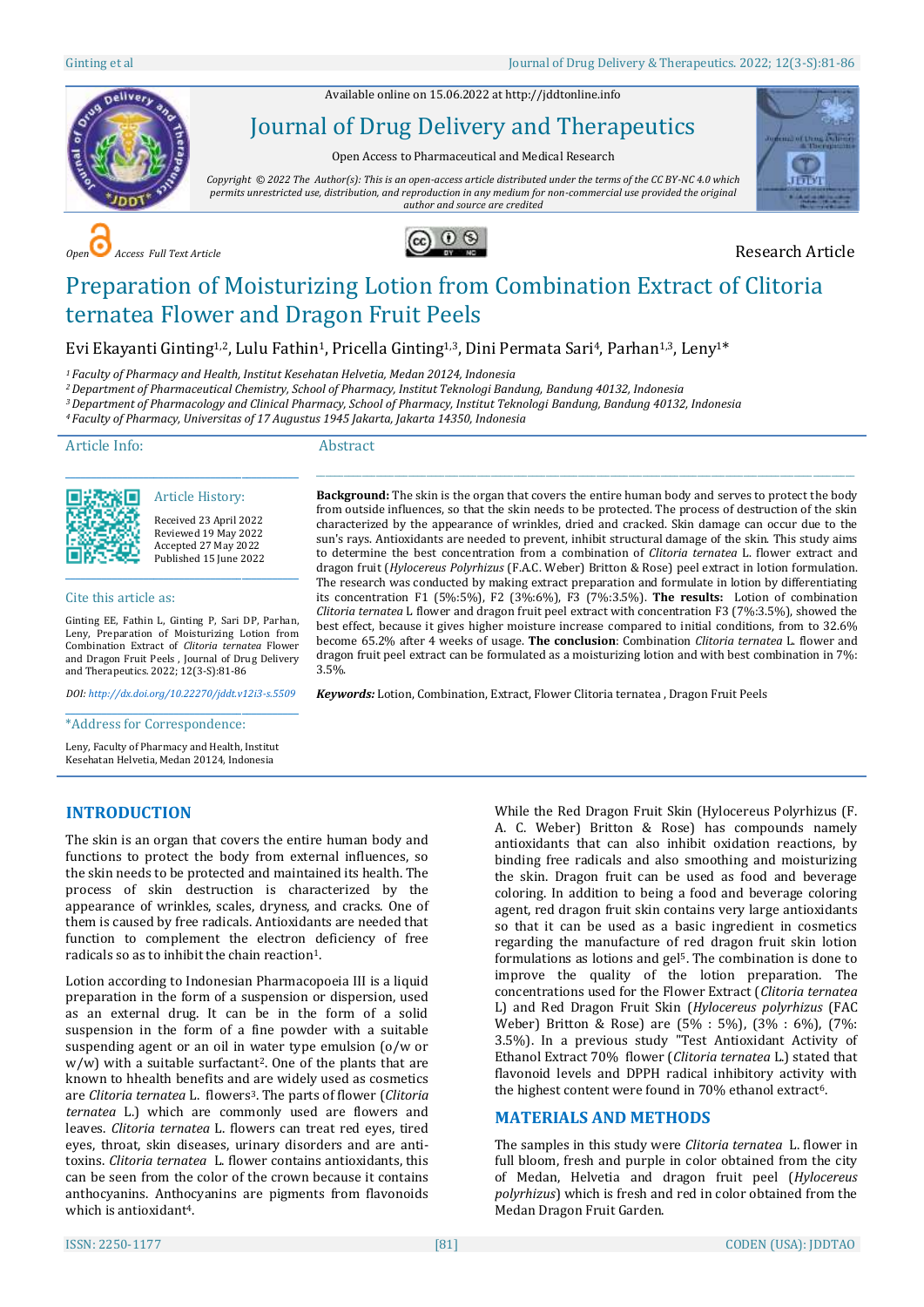#### **Procedure**

#### **Preparation of** *Clitoria ternatea* **L. Flower Extract**

A total of 300 grams of flower powder was put into a dark vessel, then added 2250 ml of 70% ethanol (comparison of simplicia and solvent (1:10) until all simplicia was submerged, closed, left for 5 days protected from light while stirring frequently. After 5 days, days filter using filter paper (filtrate I), then the residue is soaked again with 750 ml of 70% ethanol for 2 days and filtered. Filtrate I and II are then evaporated using a rotary evaporator, until the thick extract was obtained<sup>7</sup>.

### **Preparation of Dragon Fruit Peels Extract**

300 grams of dragon fruit peel simplicia was put into a dark vessel, then 2250 ml of 70% ethanol was added (comparison of simplicia and solvent (1:10) until all simplicia was submerged, closed, left for 5 days protected from light while stirring frequently. days filtered using filter, collect using maserate (filtrate I), then the residue is soaked again with

#### **Tabel 1:** Formulation of Lotion

750 ml of 70% ethanol for 2 days (filtrate II), filtrate I and II then evaporated on a rotary evaporator, obtained a thick extract<sup>7</sup>.

#### **Preparation of Lotion Formulation**

Prepare tools and materials, weighed all the materials needed. Separate the ingredients into two groups, namely the oil phase and the water phase. The oil phase consists of stearic acid, liquid paraffin (mass I). The aqueous phase consisted of glycerin, TEA and methyl paraben (dissolved in hot water at 70ºC) (mass II). Put mass I into a hot mortar, then add mass II little by little, grind until a lotion mass is formed. After taking the form of a lotion mass, the extract of *Clitoria ternatea* L. flower and dragon fruit peel (*Hylocereus polyrhizus*) was added little by little, adding olive oil perfume while grinding, until homogeneous<sup>8</sup>. Concentration were varied into 3 comparison (5:5), (3:6), and (7:3.5) part of *Clitoria ternatea* L. flower and dragon fruit peel.

| <b>Components</b>                  | <b>Concentration</b> (gram) |                  |                  |                  |  |  |  |  |
|------------------------------------|-----------------------------|------------------|------------------|------------------|--|--|--|--|
|                                    | F <sub>0</sub>              | F1               | F <sub>2</sub>   | F <sub>3</sub>   |  |  |  |  |
| Extract Flower Clitoria ternatea L | ۰                           | 5                | 3                | 7                |  |  |  |  |
| <b>Extract Dragon Fruit Peels</b>  |                             | 5                | 6                | 3.5              |  |  |  |  |
| Stearic Acid                       | 2.5                         | 2.5              | 2.5              | 2.5              |  |  |  |  |
| Triethanolamine                    | 1                           | 1                | 1                | 1                |  |  |  |  |
| Liquid Paraffin                    | 7                           | 7                | 7                |                  |  |  |  |  |
| Glycerin                           | 5                           | 5                | 5                | 5                |  |  |  |  |
| Methyl Paraben                     | 0.1                         | 0.1              | 0.1              | 0.1              |  |  |  |  |
| Perfume                            | qs                          | qs               | qs               | qs               |  |  |  |  |
| Aquadest ad                        | $100 \text{ mL}$            | $100 \text{ mL}$ | $100 \text{ mL}$ | $100 \text{ mL}$ |  |  |  |  |

## **Evaluation of Body Lotion**

a. Determination of physical appearance

## Organoleptic test

Organoleptic examination aims to determine the appearance of the lotion in the form of color, aroma and texture of the preparation which is carried out visually<sup>9</sup>.

#### pH Test

pH test is the degree of acidity used to state the level of acidity and alkalinity possessed by a preparation. pH testing is carried out to check and ensure that the pH of the lotion preparation that has been made is in accordance with the pH meter, before the preparation is dipped, the tool is calibrated first. good pH for skin is  $4.5 - 6.5$  <sup>10</sup>.

#### Irritation Test

Irritation test on the skin of volunteers Irritation test was carried out on the lotion preparation with the aim of knowing that the lotion preparation made could cause irritation to the skin or not. Irritation test was carried out on 15 volunteers9,11.

Viscosity Test

The results of the viscosity test are carried out to determine the amount of a viscosity of the preparation, where the viscosity value states the resistance of a liquid to flow. The viscosity required by Indonesian National Standard (SNI) 16- 4399-1996 is 2,000 cp-50,000 cp (26)8.

#### b. Moisture effectiveness test

The activity test was carried out by visual observation, and using a skin analyzer, 15 volunteers who had been grouped were measured for moisture content using a skin analyzer before the treatment was done. The lotion was applied on the back of the volunteer's hand which had been marked every week for 4 weeks. Changes in skin condition were observed and re-measured every week on the skin of volunteers using a skin analyzer to see the increase in skin moisture levels and the results were recorded<sup>10,12</sup>.

## **RESULT**

#### **Organoleptic Result**

The organoleptic test was carried out by visual observation which included the shape, color, and odor. The results showed that the lotion preparation had an olive oil smell that derived from the perfume added, color varied in concentration and had a semi solid consistency.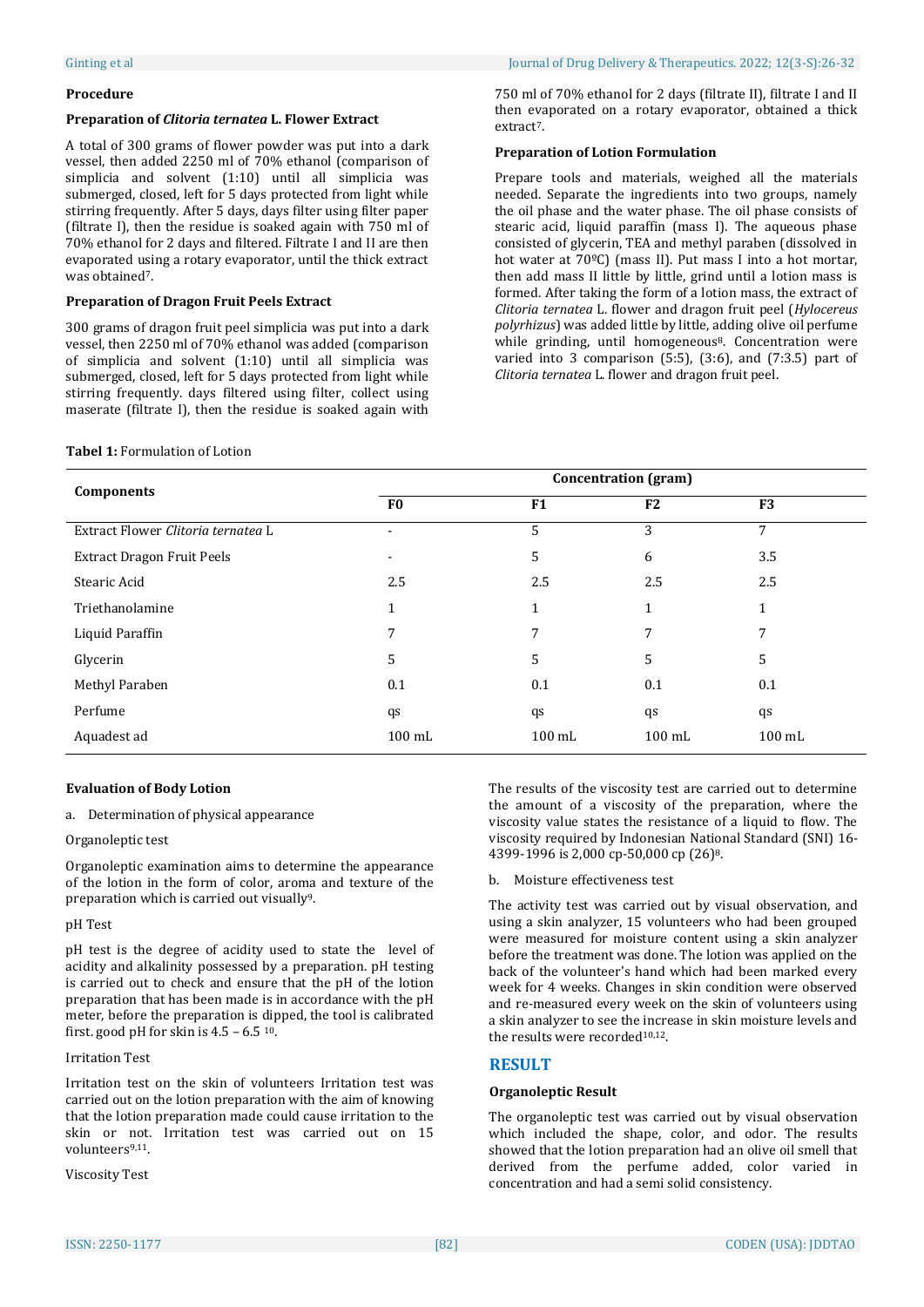#### **Table 2:** Organoleptic of Lotion

| No.    | Formula        | <b>Shape</b> | Color      | <b>Odor</b> |
|--------|----------------|--------------|------------|-------------|
|        | F <sub>0</sub> | Semi Solid   | White      | Olive       |
| っ<br>▵ | F1             | Semi Solid   | Blue       | Olive       |
| 3      | F <sub>2</sub> | Semi Solid   | Light Blue | Olive       |
| 4      | F <sub>3</sub> | Semi Solid   | Light Blue | Olive       |
| 5      | Control $(+)$  | Semi Solid   | White      | Olive       |

Description:

F0 : Blank lotion (negative control)

F1 : Lotion of ethanol extract of *Clitoria ternatea* flower and dragon fruit skin 5% : 5%

F2 : Lotion of ethanol extract of *Clitoria ternatea* flower and dragon fruit skin 3% : 6%

F3 : Lotion of ethanol extract of *Clitoria ternatea* flower and dragon fruit skin 7% : 3.5%

From the results of observations of the homogeneity of body lotion extract of *Clitoria ternatea* flower and dragon fruit skin, it shows that all substances have been well distributed in semi-solid dosage forms, with uniform color, no coarse were obtained on the glass object, and there is no separation between the aqueous phase, oil phase and extract used.

Therefore, all lotion preparations were declared homogeneous.

#### **pH Lotion**

The pH test aims to determine the safety of the lotion to be used for the skin.

 **Table 3:** pH value of Lotion

| No. | Formula        |     | Average |     |     |
|-----|----------------|-----|---------|-----|-----|
|     |                |     | 2       | 3   |     |
|     | F <sub>0</sub> | 5.8 | 6.4     | 6.5 | 6.2 |
| 2   | F1             | 5.8 | 6.5     | 6.4 | 6.2 |
| 3   | F <sub>2</sub> | 6.0 | 6.0     | 5.9 | 5.9 |
| 4   | F <sub>3</sub> | 6.0 | 6.0     | 5.7 | 5.9 |
| 5   | Control (+)    | 5.9 | 5.0     | 5.2 | 5.3 |

Description:

F0 : Blank lotion (negative control)

F1 : Lotion of ethanol extract of *Clitoria ternatea* flower and dragon fruit skin 5% : 5%

F2 : Lotion of ethanol extract of *Clitoria ternatea* flower and dragon fruit skin 3% : 6%

F3 : Lotion of ethanol extract of *Clitoria ternatea* flower and dragon fruit skin 7% : 3.5%

Determination of pH is carried out using a pH meter; the pH meter is calibrated with a neutral standard buffer solution (pH 7.01) and an acidic pH buffer solution (pH 4.01) to show the pH value. The sample was weighed as much as 1 gram of the preparation and dissolved with 100 ml of distilled water. Then the electrode is immersed in the solution. The instrument is left to show the pH value until it is constant.

The number shown by the pH meter is the pH of the preparation.

#### **Irritation Test**

The results of the irritation test on the skin of volunteers were carried out by applying lotion to the skin behind the ear. The results of the irritation test can be seen as follows:

#### **Table 4:** Irritation Test Observation Data on Panelist

|           |            | Panelist                 |                          |                          |  |                          |   |              |                          |   |              |                |   |   |                          |                          |
|-----------|------------|--------------------------|--------------------------|--------------------------|--|--------------------------|---|--------------|--------------------------|---|--------------|----------------|---|---|--------------------------|--------------------------|
| <b>No</b> | Result     |                          | F <sub>0</sub>           |                          |  | F <sub>1</sub>           |   |              | F <sub>2</sub>           |   |              | F <sub>3</sub> |   |   | $Control (+)$            |                          |
|           |            | $\mathbf{1}$             | 2                        | -3                       |  | 2                        | 3 | $\mathbf{1}$ | 2                        | 3 | $\mathbf{1}$ | 2              | 3 | 1 | 2                        | $\overline{\mathbf{3}}$  |
| 1         | Redness    | $\overline{\phantom{0}}$ | $\overline{\phantom{a}}$ | $\overline{\phantom{0}}$ |  | $\overline{\phantom{0}}$ |   |              | $\overline{\phantom{0}}$ |   |              |                |   |   | $\overline{\phantom{a}}$ | $\overline{\phantom{a}}$ |
| 2         | Itchy Rash | $\overline{\phantom{0}}$ | $\overline{\phantom{a}}$ |                          |  | $\overline{\phantom{0}}$ |   |              | $\overline{\phantom{0}}$ |   |              |                |   |   | $\overline{\phantom{0}}$ |                          |
| 3         | Swollen    | $\overline{\phantom{a}}$ | $\overline{\phantom{0}}$ |                          |  |                          |   |              |                          |   |              |                |   |   |                          |                          |

Description:

F0 : Blank lotion (negative control)

F1 : Lotion of ethanol extract of *Clitoria ternatea* flower and dragon fruit skin 5% : 5%

F2 : Lotion of ethanol extract of *Clitoria ternatea* flower and dragon fruit skin 3% : 6%

F3 : Lotion of ethanol extract of *Clitoria ternatea* flower and dragon fruit skin 7% : 3.5%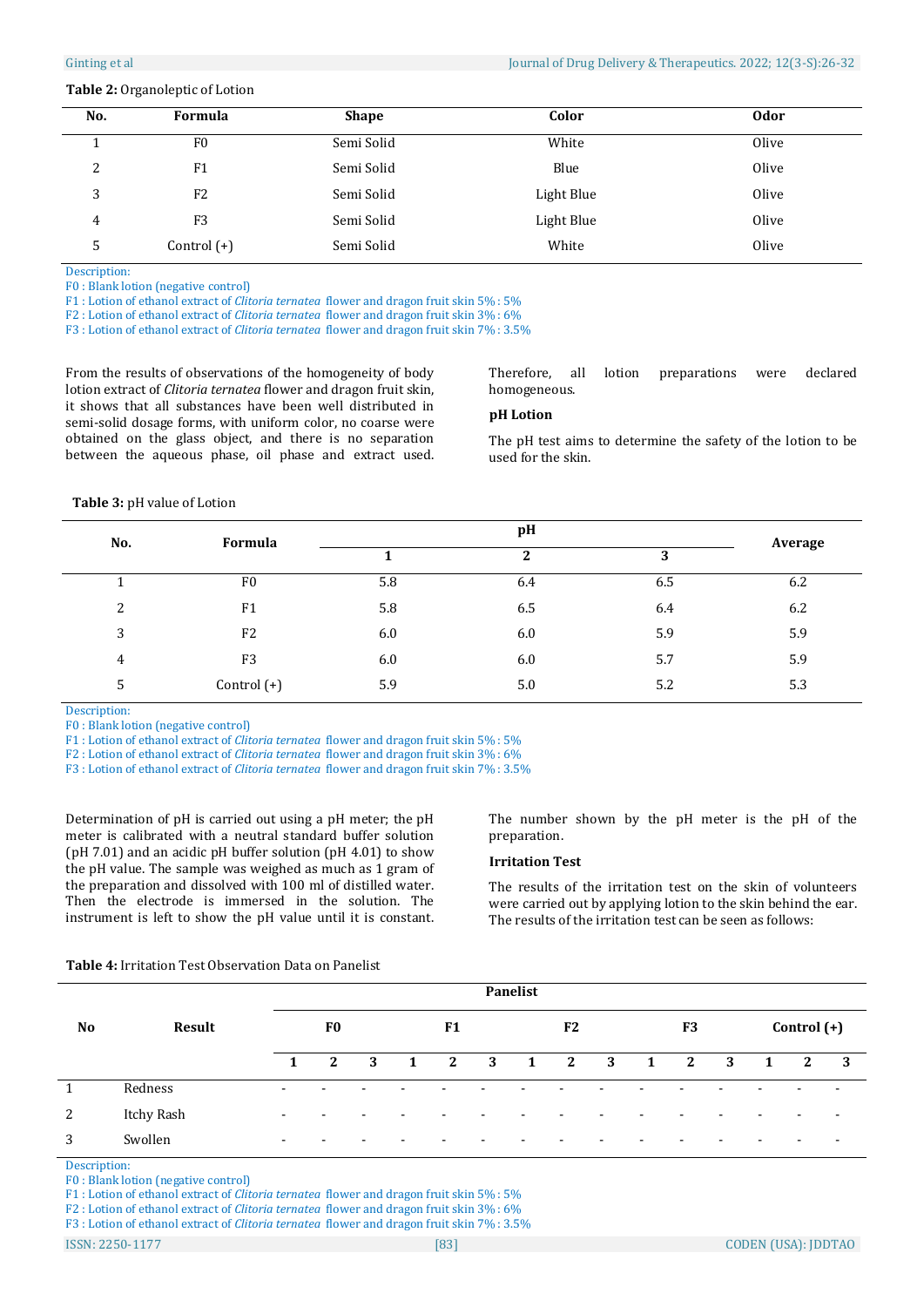Based on the results of the data in the table for 15 panelists who were divided into four groups of preparations, it shows that all panelists gave negative results on the irritation reaction parameters and it can be concluded that the lotion preparations that were formulated were safe to use. The parameters observed were the presence of red skin, itching or swelling. Can be concluded that Lotion preparations that

#### **Table 5:** Viscosity Result

are formulated are safe to use because they do not cause irritation such as skin redness, itching and swelling.

## **Viscosity Lotion**

The results of viscosity testing carried out using a Brookfield viscometer at a speed of 60 rpm with an L-4 spindle can be seen as follows:

|                |      | Viscosity with three repetitions |      | Description | Average |
|----------------|------|----------------------------------|------|-------------|---------|
| Formula        |      |                                  |      |             |         |
| F <sub>0</sub> | 2529 | 2619                             | 2829 | Qualify     | 2659    |
| F <sub>1</sub> | 3255 | 3543                             | 3967 | Qualify     | 3588    |
| F <sub>2</sub> | 4298 | 4481                             | 4603 | Qualify     | 4460    |
| F <sub>3</sub> | 5191 | 5492                             | 5823 | Qualify     | 5502    |

Description:

F0 : Blank lotion (negative control)

F1 : Lotion of ethanol extract of *Clitoria ternatea* flower and dragon fruit skin 5% : 5%

F2 : Lotion of ethanol extract of *Clitoria ternatea* flower and dragon fruit skin 3% : 6%

F3 : Lotion of ethanol extract of *Clitoria ternatea* flower and dragon fruit skin 7% : 3.5%

#### **Moisture test**

Skin moisture testing was carried out on 15 volunteers. The test is carried out on the skin area of the forearm. Then, all volunteers were first measured the initial skin condition / before treatment by using a moisture content device (moisture). This aims to be able to see how much influence water content has on the preparation of ethanol extract of *Clitoria ternatea* L. flower and dragon fruit peel on skin moisture.



**Figure 1: Oil Level Measurement Result**



**Figure 2: Skin Moisture Measurement Result**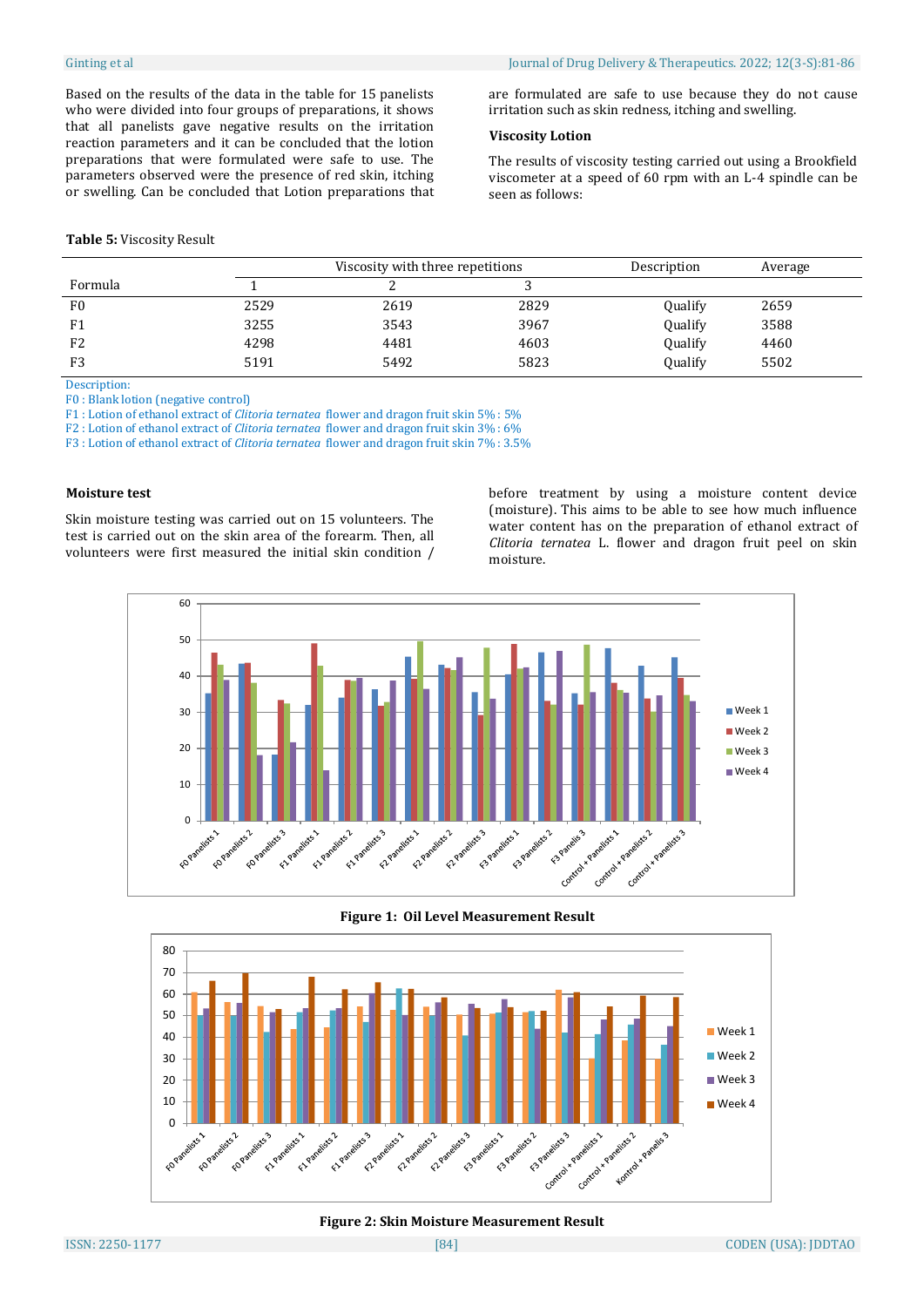

**Figure 3: Skin moisture after 4 weeks**



**Figure 4: Oil levels on the skin after 4 weeks**

# **DISCUSSION**

# **Organoleptic test**

Organoleptic formulations are very important as an aesthetic value to attract the attention and interest of consumers13. The resulting lotion meets the requirements of the color derived from the *Clitoria ternatea* flower and dragon fruit peel, namely weak blue, light blue and bright blue from these three colors, none of which is a dominant color and there is no dominant odor.

## **Homogeneity test**

The homogeneity of the formulations of extracts of flower *Clitoria ternatea* L. and dragon fruit peel showed that all substances were well distributed in semi-solid dosage forms, with uniform color, no lumps were obtained on the glass object, and there was no separation between the aqueous phase, oil phase and extract used. All body lotion formulations produce homogeneous preparations. Homogeneous body lotion will be evenly distributed, so that when applied to the body provides the properties of the substances contained in the formulation so that it is easily absorbed into the skin and provides a moisturizing effect on the skin more quickly<sup>10,11</sup>.

# **pH test**

Formulation with a pH that matches the skin's pH does not irritate the skin when used. If the pH of the body lotion is low, it can irritate the skin, otherwise if the pH of the preparation is too high, it will cause the skin to become dry. The results of the pH test on all lotion formulations showed that they met the standard not less than 4.5 and not more than 6.5 9,12. Based on research conducted by Angriani Lisa (2019), the pH of the dried extract *Clitoria ternatea* L. flower was 4-5 which indicated that the extract was acidic. Therefore, the higher

the concentration of *Clitoria ternatea* L. flower extract, the lower the pH of the preparation obtained<sup>14</sup>.

# **Viscosity**

The viscosity for body lotion required by the Indonesian National Standard 16-4399-1996 is 2,000 cp (centipoise) - 50,000 cp (centipoise). It can be seen that the lotion preparations of *Clitoria ternatea* L. flower extract and dragon fruit peel meet the requirements for viscosity value, a good viscosity greatly affects the effectiveness of a preparation because a lotion that is too runny will give a long enough time to absorb into the skin so that the lotion preparation will take longer to provide a moisturizing effect. on the skin and does not fall into good viscosity if the lotion is too runny8,13.

## **Skin Moisture test**

Skin moisture test was performed on 15 volunteers. All volunteers were first measured the initial skin condition / before treatment by using a moisture checker $11,12$ . The lotion was applied twice a day for 4 weeks on the back hand of volunteers. The measurement results showed that there was an increasing of the water content on the volunteers' skin after treatment. The flavonoid content in *Clitoria ternatea* L. flower provides antioxidant activity. Flavonoid compounds have antioxidant properties, antioxidants are compounds that can prevent or inhibit skin structural damage. Therefore, the antioxidants contained in the flavonoid compounds in the *Clitoria ternatea* L. flower and dragon fruit peel can provide a moisture effect and maintain healthy skin. The higher the concentration of extract, will increase the moisture in the lotion preparation. Because the combination is done to improve the quality of moisture in the lotion preparation, with the highest concentration in 7% *Clitoria ternatea* L. flower and  $6\%$  dragon fruit peel $4.5$ .